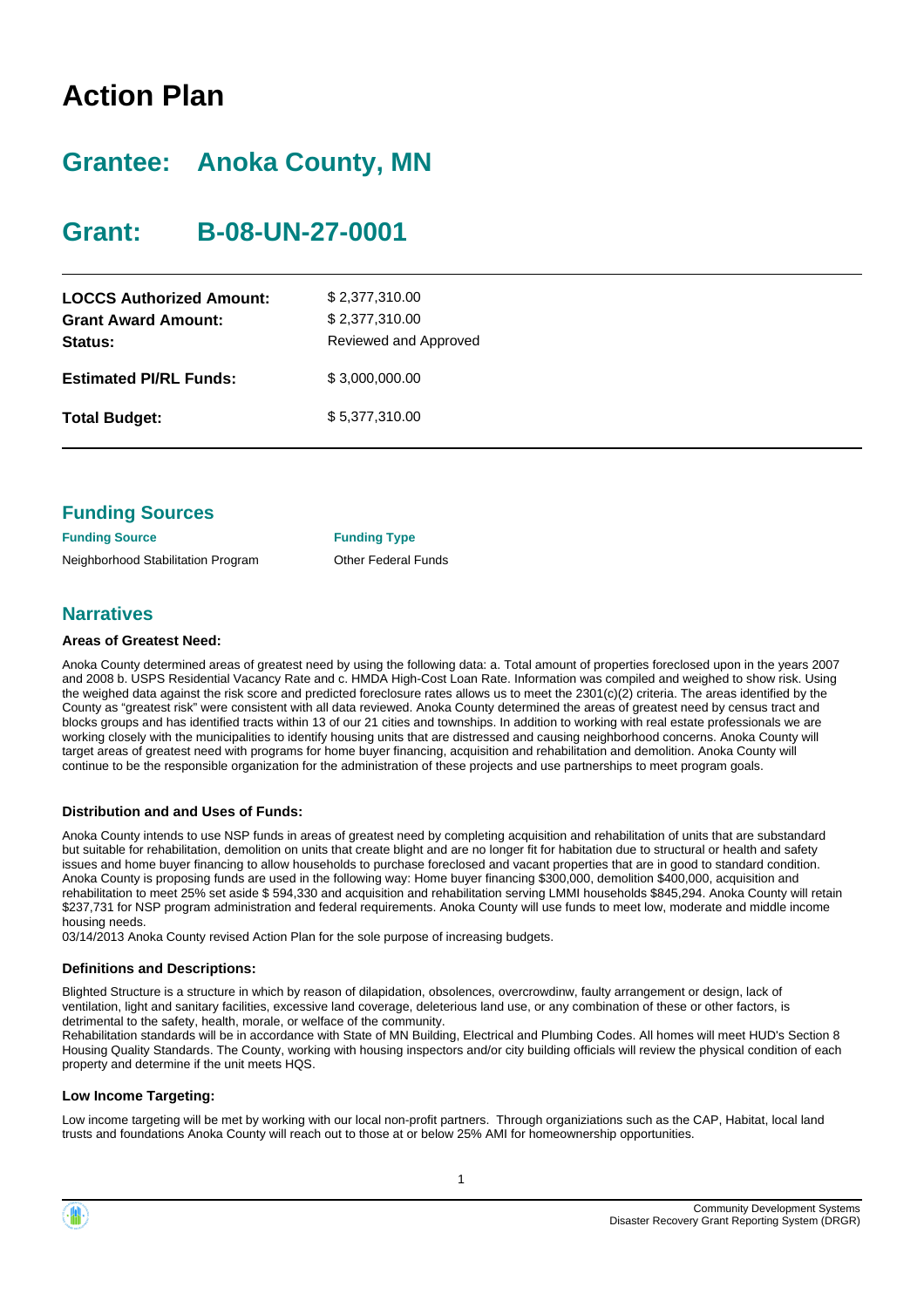#### **Acquisition and Relocation:**

Anoka County will purchase vacant and foreclosed homes that are distressed and not eligible for standard financing to either rehabilitate or demolish. All homes are vacant at the time of the first showing and no tenants reside. If the home is occupied and/or there are personal belonging present work with the realtors and owner will further determine status of occupancy. Anoka County will not take practice in displacing any household during the NSP program administration

#### **Public Comment:**

## **Project Summary**

| Project#     | <b>Project Title</b>           | <b>Grantee Activity #</b>     | <b>Activity Title</b>                           |
|--------------|--------------------------------|-------------------------------|-------------------------------------------------|
| $\mathbf{1}$ | Administration                 | 1a                            | Anoka County NSP Administration                 |
| 2            | <b>Financing Mechanism</b>     | 2a                            | Incentive Fund Program                          |
| 3            | Acquisition for Rehabilitation | Зa                            | Acqusition for rehab                            |
|              |                                | 3 <sub>b</sub>                | Rehabilitation costs for 25% Set aside<br>units |
|              |                                | 3c                            | Acqusition for Rehabilitation - LMMI            |
|              |                                | 3d                            | <b>Rehabilitation for LMMI</b>                  |
| 4            | <b>Demolition</b>              | 4a                            | Demolition of Units                             |
| 9999         | <b>Restricted Balance</b>      | No activities in this project |                                                 |

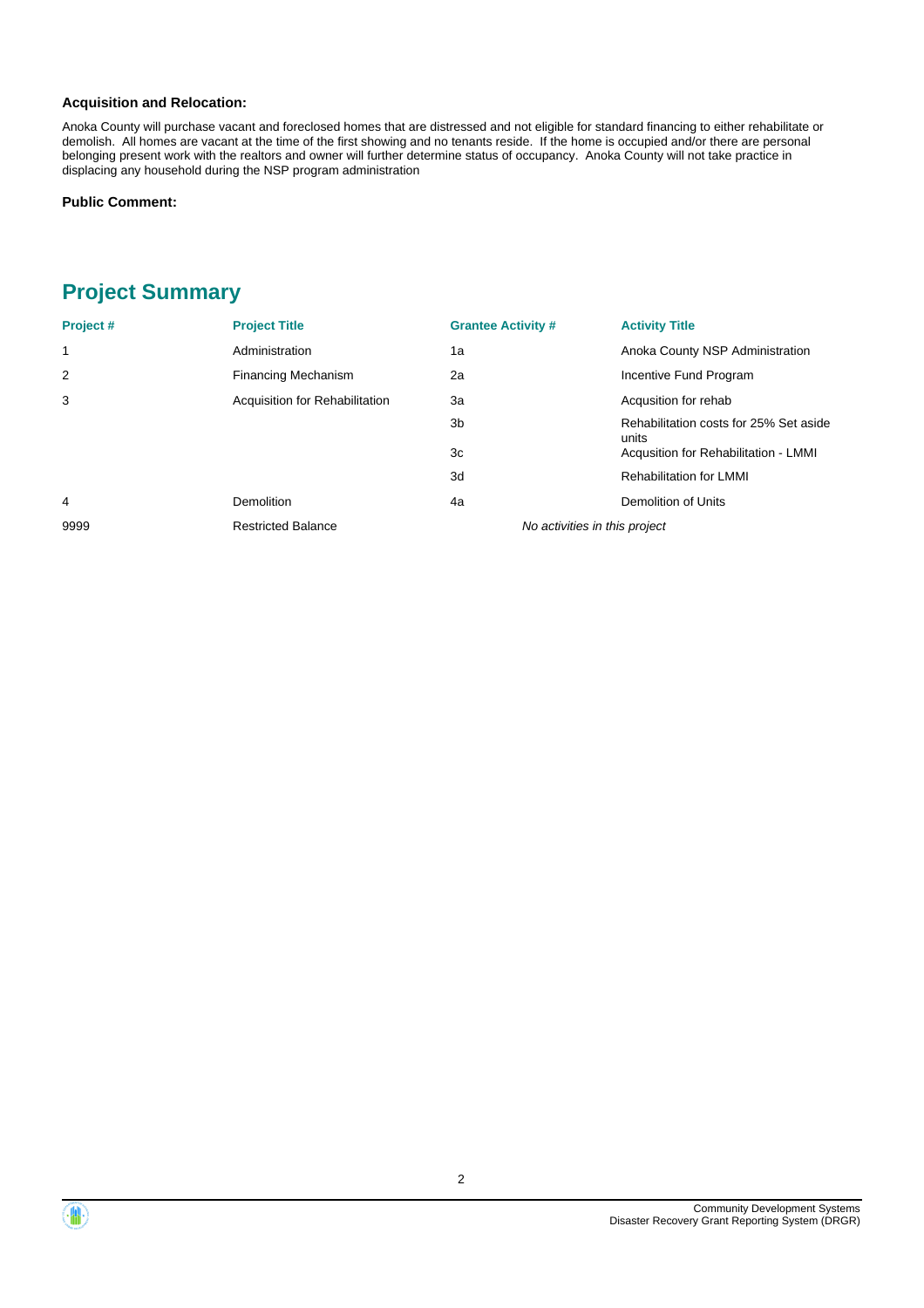# **Activities**

## **Project # / Title: 1 / Administration**

| <b>Grantee Activity Number:</b><br><b>Activity Title:</b>                                                                                                                                                                      | 1a | <b>Anoka County NSP Administration</b>                                                                                                                                                                           |                                        |
|--------------------------------------------------------------------------------------------------------------------------------------------------------------------------------------------------------------------------------|----|------------------------------------------------------------------------------------------------------------------------------------------------------------------------------------------------------------------|----------------------------------------|
| <b>Activitiy Type:</b><br>Administration<br><b>Project Number:</b><br>1<br><b>Projected Start Date:</b><br>02/01/2009<br><b>Project Draw Block by HUD:</b><br>Not Blocked<br><b>Activity Draw Block by HUD:</b><br>Not Blocked |    | <b>Activity Status:</b><br><b>Under Way</b><br><b>Project Title:</b><br>Administration<br><b>Projected End Date:</b><br>06/30/2014<br>Project Draw Block Date by HUD:<br><b>Activity Draw Block Date by HUD:</b> |                                        |
| <b>Block Drawdown By Grantee:</b><br>Not Blocked                                                                                                                                                                               |    |                                                                                                                                                                                                                  |                                        |
| <b>National Objective:</b><br>Not Applicable - (for Planning/Administration or Unprogrammed<br>Funds only)<br><b>Environmental Assessment:</b><br><b>Benefit Report Type:</b><br>ΝA                                            |    | <b>Total Budget:</b><br><b>Other Funds</b><br><b>Total Funds</b>                                                                                                                                                 | \$352,731.00<br>\$0.00<br>\$352,731.00 |
| Activity is being carried out by Grantee:<br>No                                                                                                                                                                                |    | Activity is being carried out through:                                                                                                                                                                           |                                        |
| <b>Organization carrying out Activity:</b><br>Anoka County Community Development                                                                                                                                               |    |                                                                                                                                                                                                                  |                                        |
| Proposed budgets for organizations carrying out Activity:                                                                                                                                                                      |    |                                                                                                                                                                                                                  |                                        |
| <b>Responsible Organization</b><br>Anoka County Community Development                                                                                                                                                          |    | <b>Organization Type</b><br>Unknown                                                                                                                                                                              | <b>Proposed</b><br>\$237,731.00        |

**Location Description:**

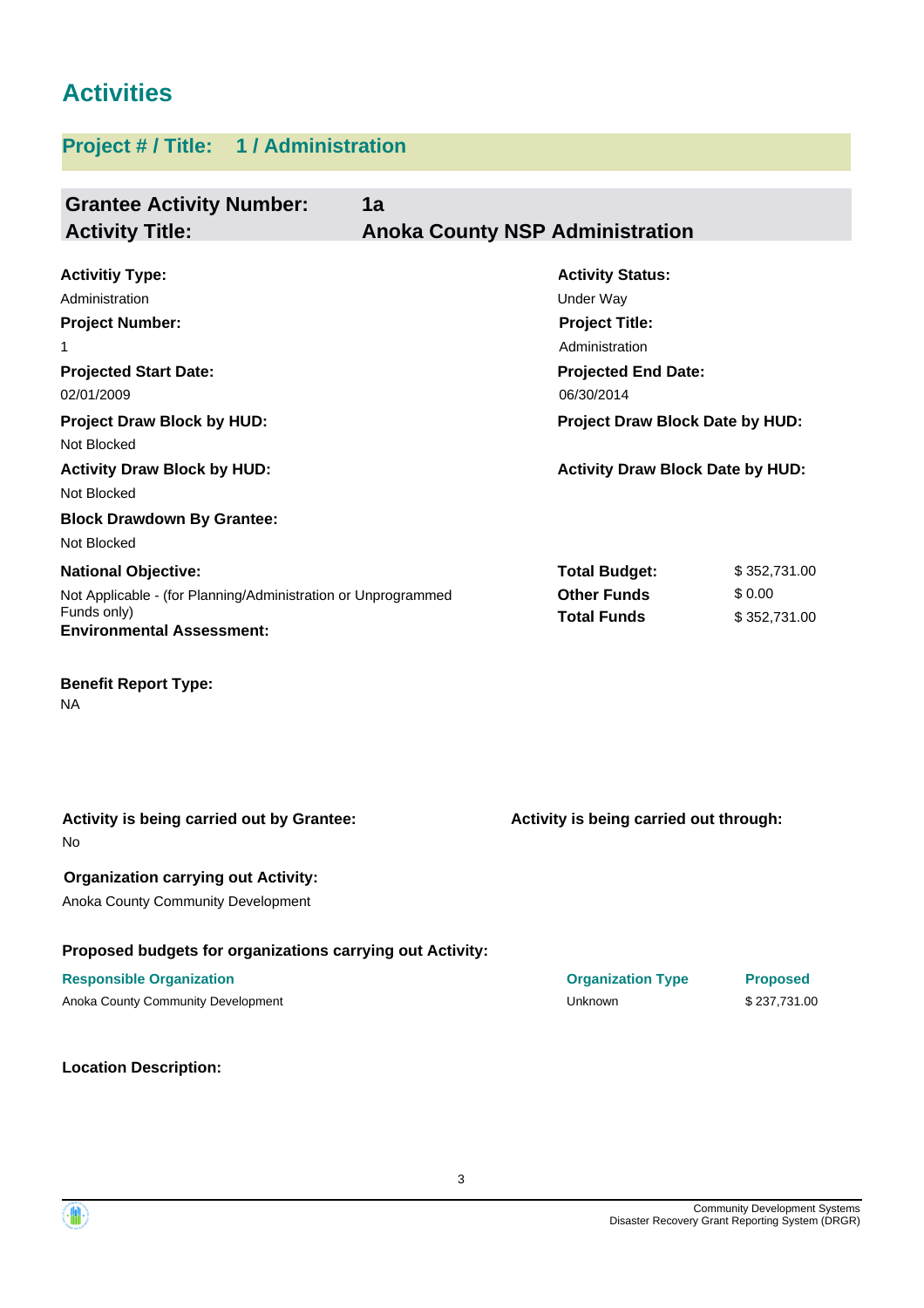#### **Activity Description:**

Administration and costs associated with the federal NSP program eligible activities and federal requirements.

## **Project # / Title: 2 / Financing Mechanism**

| <b>Grantee Activity Number:</b><br>2a<br><b>Activity Title:</b><br><b>Incentive Fund Program</b> |       |                                         |     |                               |
|--------------------------------------------------------------------------------------------------|-------|-----------------------------------------|-----|-------------------------------|
| <b>Activitiy Type:</b>                                                                           |       | <b>Activity Status:</b>                 |     |                               |
| Homeownership Assistance to low- and moderate-income                                             |       | Completed                               |     |                               |
| <b>Project Number:</b>                                                                           |       | <b>Project Title:</b>                   |     |                               |
| 2                                                                                                |       | <b>Financing Mechanism</b>              |     |                               |
| <b>Projected Start Date:</b>                                                                     |       | <b>Projected End Date:</b>              |     |                               |
| 03/15/2009                                                                                       |       | 02/28/2010                              |     |                               |
| <b>Project Draw Block by HUD:</b>                                                                |       | Project Draw Block Date by HUD:         |     |                               |
| Not Blocked                                                                                      |       |                                         |     |                               |
| <b>Activity Draw Block by HUD:</b>                                                               |       | <b>Activity Draw Block Date by HUD:</b> |     |                               |
| Not Blocked                                                                                      |       |                                         |     |                               |
| <b>Block Drawdown By Grantee:</b>                                                                |       |                                         |     |                               |
| Not Blocked                                                                                      |       |                                         |     |                               |
| <b>National Objective:</b>                                                                       |       | <b>Total Budget:</b>                    |     | \$10,000.00                   |
| LMMI: Low, Moderate and Middle Income National Objective for<br>NSP Only                         |       | <b>Other Funds</b>                      |     | \$0.00                        |
| <b>Environmental Assessment:</b>                                                                 |       | <b>Total Funds</b>                      |     | \$10,000.00                   |
| <b>EXEMPT</b>                                                                                    |       |                                         |     |                               |
| <b>Benefit Report Type:</b>                                                                      |       |                                         |     |                               |
| Direct (Households)                                                                              |       |                                         |     |                               |
| <b>Pronosed Reneficiaries</b>                                                                    | Total | $\sim$                                  | Mod | $I_{\text{OM}}/M_{\text{OM}}$ |

| <b>Proposed Beneficiaries</b> | <b>Total</b> | Low | <b>Mod</b> | Low/Mod% |
|-------------------------------|--------------|-----|------------|----------|
| # Owner Households            |              |     |            | 100.00   |
| # of Households               |              |     |            | 100.00   |

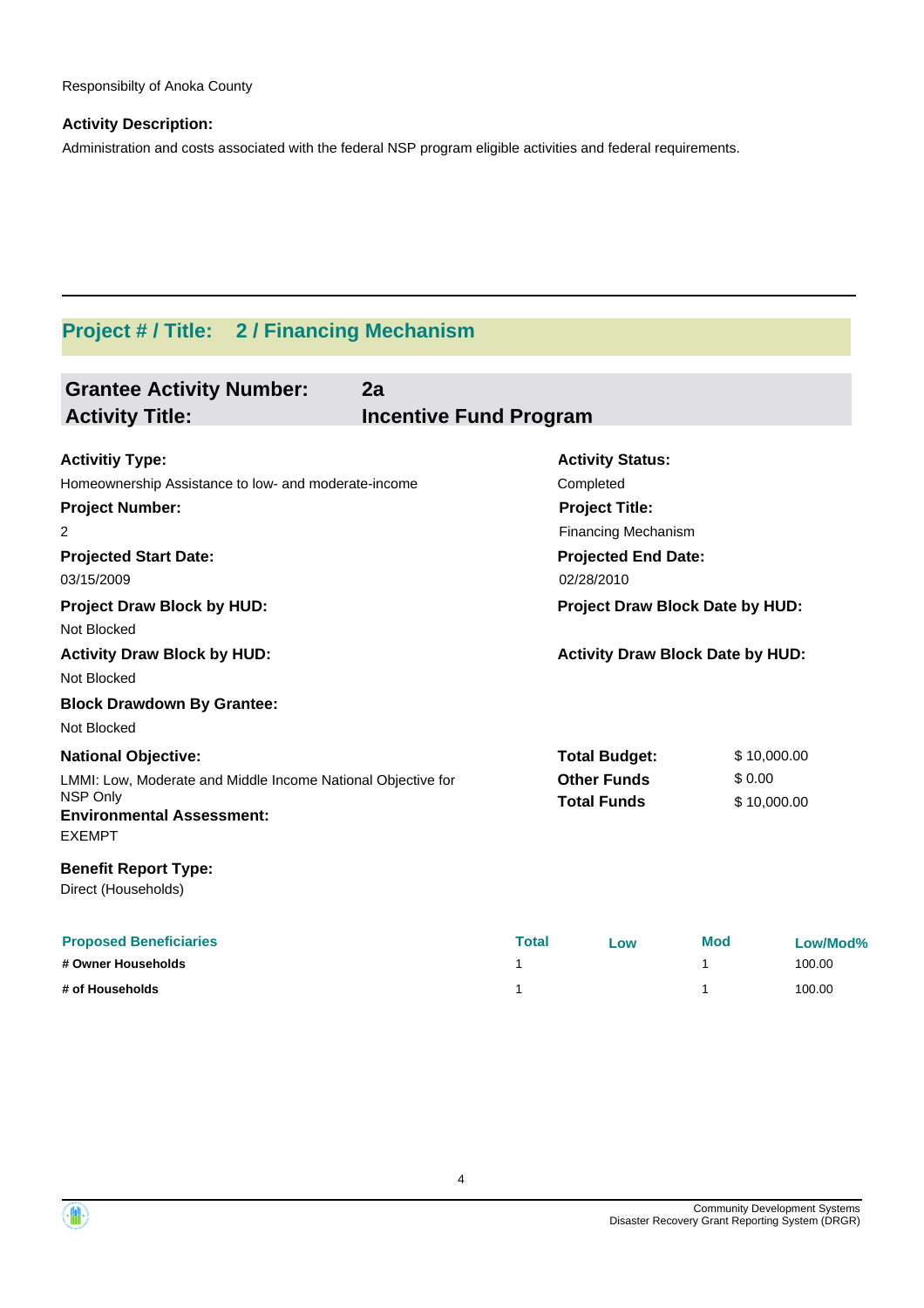#### **Activity is being carried out by Grantee:**

Yes

#### **Organization carrying out Activity:**

Anoka County Community Development

#### **Proposed budgets for organizations carrying out Activity:**

| <b>Responsible Organization</b>    | <b>Organization Type</b> | <b>Proposed</b> |
|------------------------------------|--------------------------|-----------------|
| Anoka County Community Development | Unknown                  | \$10,000.00     |

#### **Location Description:**

Units located in NSP Target Areas

#### **Activity Description:**

Homebuyers are eligible for \$10,000 to purchase a foreclosed and vacant home in an nsp target area. Application must be sumbmitted to Anoka County and home buyer realtor must include all applicable NSP language in purchase agreement.

## **Project # / Title: 3 / Acquisition for Rehabilitation**

| <b>Grantee Activity Number:</b><br><b>Activity Title:</b>                                                                                                                                      | 3a<br><b>Acqusition for rehab</b>                                                                                             |                                        |
|------------------------------------------------------------------------------------------------------------------------------------------------------------------------------------------------|-------------------------------------------------------------------------------------------------------------------------------|----------------------------------------|
| <b>Activitiy Type:</b><br>Acquisition - general<br><b>Project Number:</b><br>3<br><b>Projected Start Date:</b>                                                                                 | <b>Activity Status:</b><br>Completed<br><b>Project Title:</b><br>Acquisition for Rehabilitation<br><b>Projected End Date:</b> |                                        |
| 03/15/2009<br><b>Project Draw Block by HUD:</b>                                                                                                                                                | 07/01/2013<br>Project Draw Block Date by HUD:                                                                                 |                                        |
| Not Blocked<br><b>Activity Draw Block by HUD:</b><br>Not Blocked                                                                                                                               | <b>Activity Draw Block Date by HUD:</b>                                                                                       |                                        |
| <b>Block Drawdown By Grantee:</b><br>Not Blocked                                                                                                                                               |                                                                                                                               |                                        |
| <b>National Objective:</b><br>LH25: Funds targeted for housing for households whose incomes<br>are at or under 50% Area Median Income.<br><b>Environmental Assessment:</b><br><b>COMPLETED</b> | <b>Total Budget:</b><br><b>Other Funds</b><br><b>Total Funds</b>                                                              | \$449,236.35<br>\$0.00<br>\$449,236.35 |

**Responsible Organization Organization Type Proposed**

## **Activity is being carried out through:**

Grantee Employees

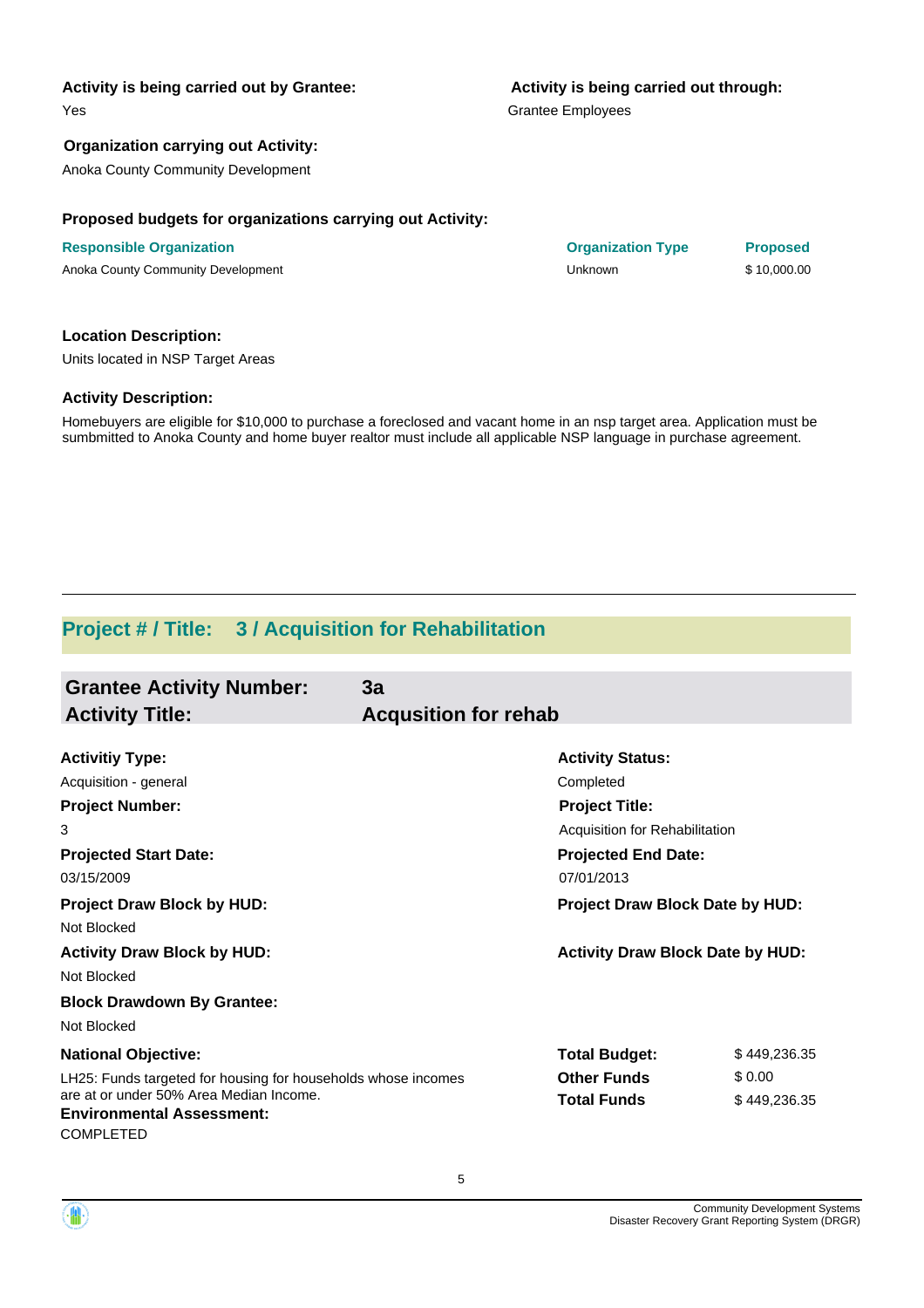#### **Benefit Report Type:**

Direct (Households)

| <b>Proposed Beneficiaries</b><br># Owner Households<br># of Households | <b>Total</b><br>4<br>4 | Low<br>3<br>3 | <b>Mod</b> | Low/Mod%<br>75.00<br>75.00 |
|------------------------------------------------------------------------|------------------------|---------------|------------|----------------------------|
| <b>Proposed Accomplishments</b>                                        |                        | <b>Total</b>  |            |                            |
| # of Singlefamily Units                                                |                        | 4             |            |                            |
| # of Housing Units                                                     |                        | 4             |            |                            |
| # of Parcels acquired voluntarily                                      |                        | 4             |            |                            |
| # of Properties                                                        |                        | 4             |            |                            |

**Activity is being carried out through:**

#### **Activity is being carried out by Grantee:**

No

#### **Organization carrying out Activity:**

Anoka County Community Development

#### **Proposed budgets for organizations carrying out Activity:**

| <b>Responsible Organization</b>    | <b>Organization Type</b> | <b>Proposed</b> |
|------------------------------------|--------------------------|-----------------|
| Anoka County Community Development | Unknown                  | \$350,000,00    |

#### **Location Description:**

Anoka County Community Development is working within the NSP target areas to purchase homes that will meet the needs of households at or below 50% AMI for homeownership opportunities.

#### **Activity Description:**

Funds will be used to purchase homes eligible for rehabilitation to meet the needs of households with income at or below 50% AMI. These households will be targeted using programs such as Habitat for Humanity, Two Rivers Community Land Trust and the Community Action Program.

Activity 3A in the NSP1 Action Plan has been consolidated into Activity 3B after further review from HUD had determined we had over created activities. All projects within Activity 3A and 3B have been the same properties and accomplishments.

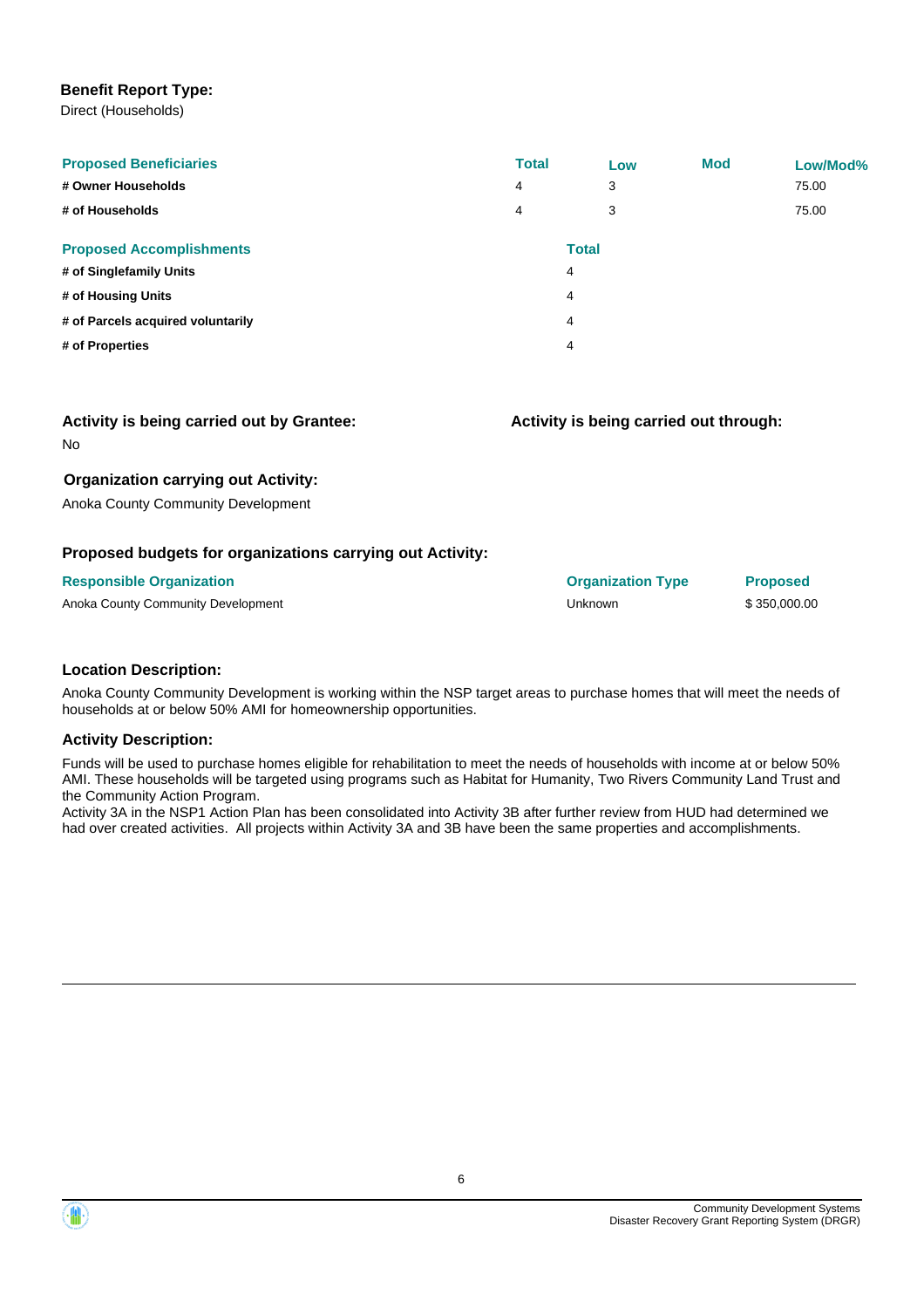**Grantee Activity Number: Projected Start Date:** LH25: Funds targeted for housing for households whose incomes are at or under 50% Area Median Income. **National Objective: Activity Status: Projected End Date: 3b Activitiy Type:** 03/15/2009 07/01/2017 Rehabilitation/reconstruction of residential structures Theorem Constructure Under Way **Activity Title: Rehabilitation costs for 25% Set aside units Project Number:** 3 **Project Title:** Acquisition for Rehabilitation **Total Budget:** \$ 970,563.35 **Other Funds** \$ 0.00 **Total Funds** \$ 970,563.35 **Environmental Assessment: Project Draw Block by HUD: Project Draw Block Date by HUD:** Not Blocked **Activity Draw Block by HUD: Activity Draw Block Date by HUD:** Not Blocked **Block Drawdown By Grantee:** Not Blocked

### **Benefit Report Type:**

Direct (Households)

| <b>Proposed Beneficiaries</b>   | Total | Low   | Mod | Low/Mod% |
|---------------------------------|-------|-------|-----|----------|
| # Owner Households              | 4     | 4     |     | 100.00   |
| # of Households                 | 4     |       |     | 100.00   |
| <b>Proposed Accomplishments</b> |       | Total |     |          |

**# ELI Households (0-30% AMI)**

| Activity is being carried out by Grantee:                 | Activity is being carried out through: |
|-----------------------------------------------------------|----------------------------------------|
| Yes                                                       | <b>Grantee Employees</b>               |
| <b>Organization carrying out Activity:</b>                |                                        |
| Anoka County Community Development                        |                                        |
| Proposed budgets for organizations carrying out Activity: |                                        |

Anoka County Community Development **Anoka County Community Development** County Community Development County County

#### **Location Description:**

Target areas within Anoka County.



**Responsible Organization Organization Type Proposed**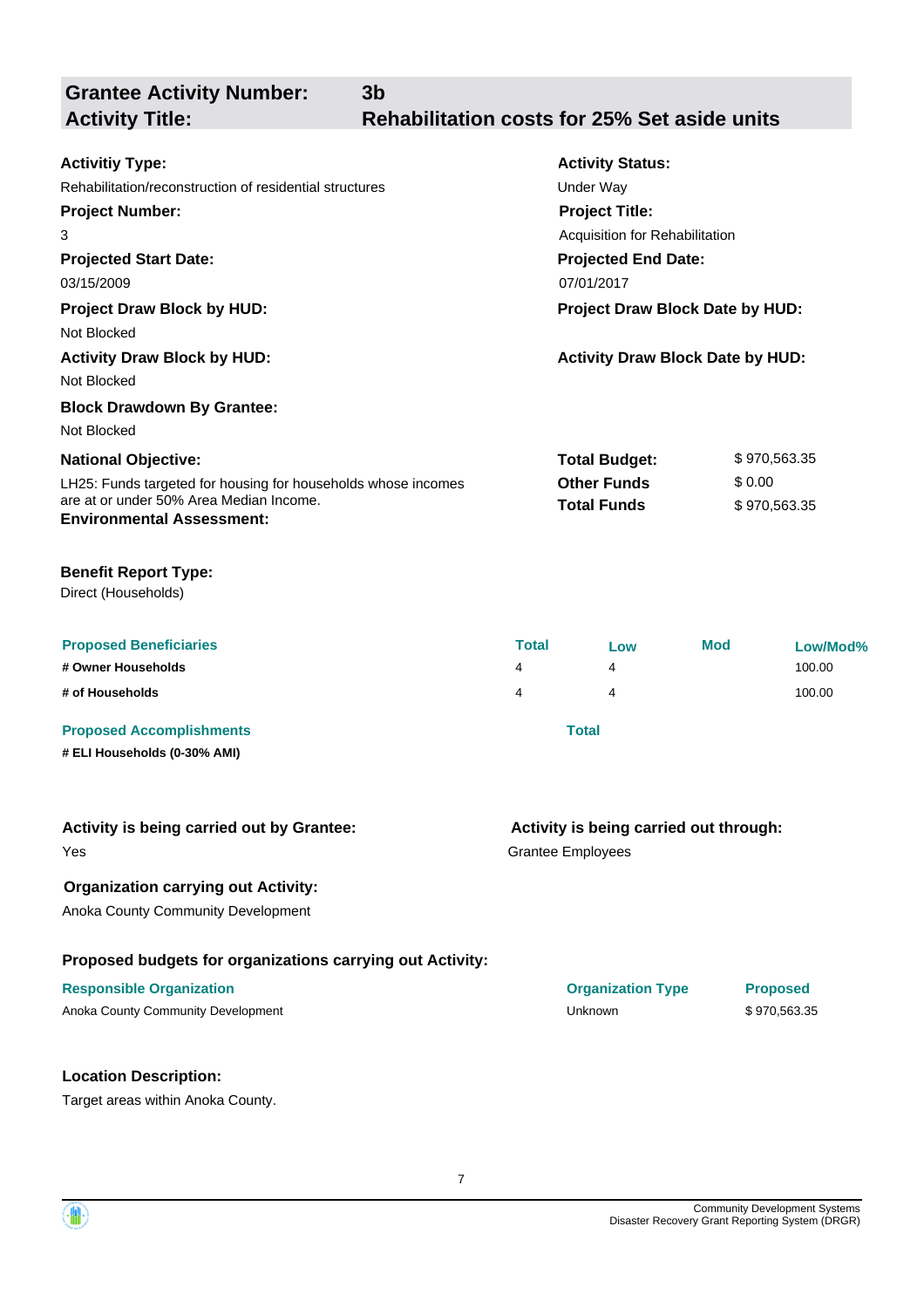### **Activity Description:**

Units purchased for the intent of meeting the 25% low income set aside will be rehabilitated using NSP funds and sold to income eligible home owners.



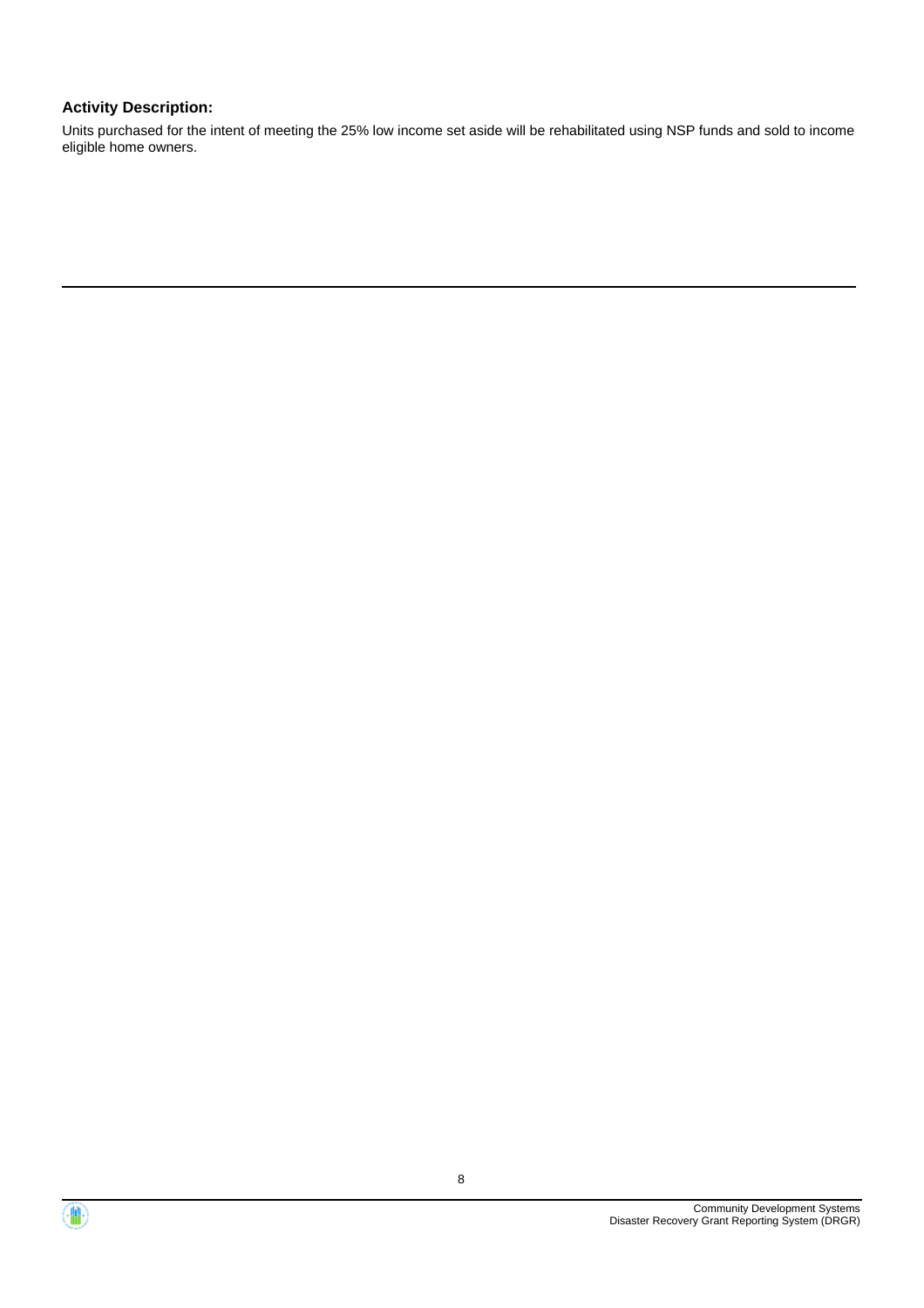**Grantee Activity Number:**

**3c**

## **Activity Title: Acqusition for Rehabilitation - LMMI**

| <b>Activitiy Type:</b>                                               |                                        | <b>Activity Status:</b>                 |                |          |
|----------------------------------------------------------------------|----------------------------------------|-----------------------------------------|----------------|----------|
| Acquisition - general                                                | Completed                              |                                         |                |          |
| <b>Project Number:</b>                                               |                                        | <b>Project Title:</b>                   |                |          |
| 3                                                                    | Acquisition for Rehabilitation         |                                         |                |          |
| <b>Projected Start Date:</b>                                         |                                        | <b>Projected End Date:</b>              |                |          |
| 03/15/2009                                                           | 07/01/2013                             |                                         |                |          |
| <b>Project Draw Block by HUD:</b>                                    |                                        | Project Draw Block Date by HUD:         |                |          |
| Not Blocked                                                          |                                        |                                         |                |          |
| <b>Activity Draw Block by HUD:</b>                                   |                                        | <b>Activity Draw Block Date by HUD:</b> |                |          |
| Not Blocked                                                          |                                        |                                         |                |          |
| <b>Block Drawdown By Grantee:</b>                                    |                                        |                                         |                |          |
| Not Blocked                                                          |                                        |                                         |                |          |
| <b>National Objective:</b>                                           |                                        | \$993,636.34<br><b>Total Budget:</b>    |                |          |
| LMMI: Low, Moderate and Middle Income National Objective for         |                                        | <b>Other Funds</b>                      | \$0.00         |          |
| NSP Only<br><b>Environmental Assessment:</b><br><b>COMPLETED</b>     | <b>Total Funds</b><br>\$993,636.34     |                                         |                |          |
| <b>Benefit Report Type:</b><br>Direct (Households)                   |                                        |                                         |                |          |
| <b>Proposed Beneficiaries</b>                                        | <b>Total</b>                           | Low                                     | <b>Mod</b>     | Low/Mod% |
| # of Households                                                      | $\overline{7}$                         |                                         | $\overline{7}$ | 100.00   |
| Activity is being carried out by Grantee:<br>No                      | Activity is being carried out through: |                                         |                |          |
| <b>Organization carrying out Activity:</b>                           |                                        |                                         |                |          |
| Anoka County Community Development                                   |                                        |                                         |                |          |
|                                                                      |                                        |                                         |                |          |
| Duais agus d'Israel ag fan san an t-athan a sann duas ar t-Alathriti |                                        |                                         |                |          |

#### **Proposed budgets for organizations carrying out Activity:**

#### **Responsible Organization Organization Type Proposed**

Anoka County Community Development and the state of the Unknown County Community Development and the Superintensity of the Unknown \$ 500,000.00

#### **Location Description:**

NSP Target Areas

#### **Activity Description:**

Units that are not selling on the market and causing a distressful situation within a target area will be acquired and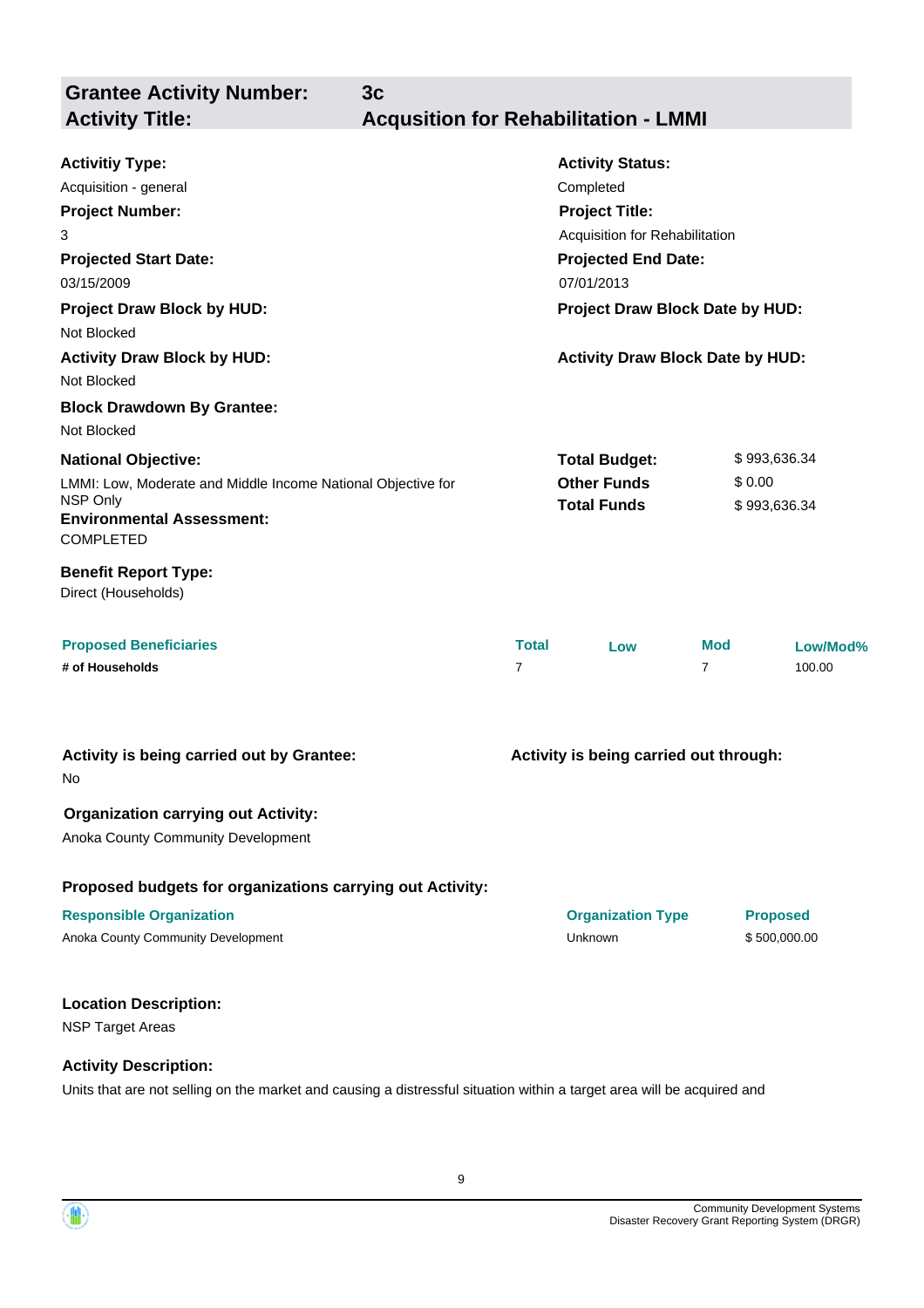rehabilitated and resold to an income eligible family.

Per discussions with HUD, Activity 3C is a duplication of the work and process that has occurred in Activity 3D. All properties were intended for the same target market and it would cause duplication to report in both. All costs are associated with the acquision and rehabilitation of single family homes to be sold to households at or below 120%AMI. Activity 3C is being completed and continued draws and accomplishments will be completed in Activity 3D.



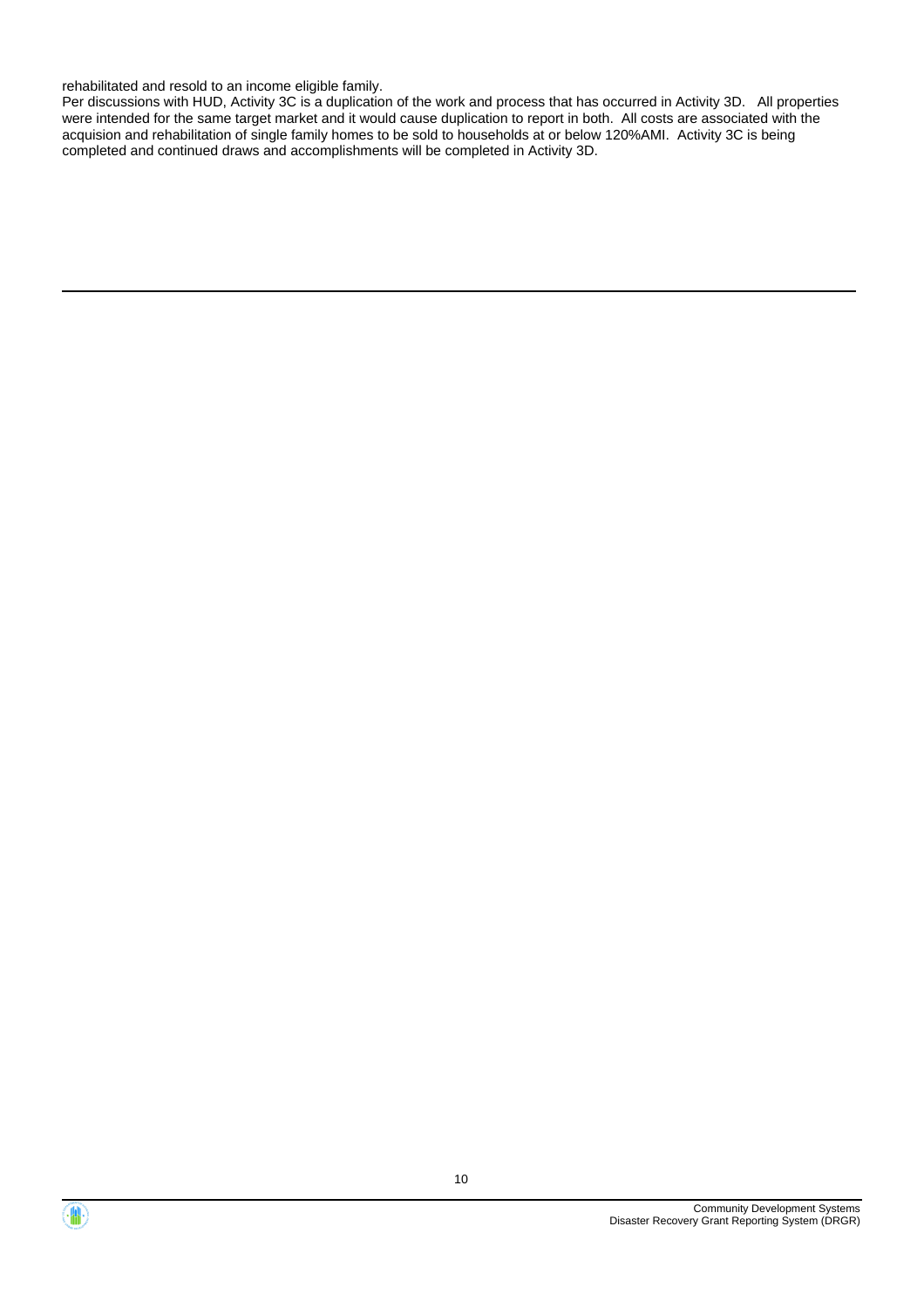**Grantee Activity Number:**

**Activity Title: Rehabilitation for LMMI**

**3d**

| <b>Activitiy Type:</b>                                       | <b>Activity Status:</b>                 |                |
|--------------------------------------------------------------|-----------------------------------------|----------------|
| Rehabilitation/reconstruction of residential structures      | Under Way                               |                |
| <b>Project Number:</b>                                       | <b>Project Title:</b>                   |                |
| 3                                                            | Acquisition for Rehabilitation          |                |
| <b>Projected Start Date:</b>                                 | <b>Projected End Date:</b>              |                |
| 03/15/2009                                                   | 07/01/2017                              |                |
| <b>Project Draw Block by HUD:</b>                            | <b>Project Draw Block Date by HUD:</b>  |                |
| Not Blocked                                                  |                                         |                |
| <b>Activity Draw Block by HUD:</b>                           | <b>Activity Draw Block Date by HUD:</b> |                |
| Not Blocked                                                  |                                         |                |
| <b>Block Drawdown By Grantee:</b>                            |                                         |                |
| Not Blocked                                                  |                                         |                |
| <b>National Objective:</b>                                   | <b>Total Budget:</b>                    | \$1,868,187.29 |
| LMMI: Low, Moderate and Middle Income National Objective for | <b>Other Funds</b>                      | \$0.00         |
| NSP Only                                                     | <b>Total Funds</b>                      | \$1,868,187.29 |
| <b>Environmental Assessment:</b>                             |                                         |                |
| <b>COMPLETED</b>                                             |                                         |                |
| <b>Benefit Report Type:</b>                                  |                                         |                |
| Direct (Households)                                          |                                         |                |

| <b>Proposed Beneficiaries</b> | <b>Total</b> | LOW | <b>Mod</b> | Low/Mod% |
|-------------------------------|--------------|-----|------------|----------|
| # Owner Households            |              |     |            | 100.00   |
| # of Households               |              |     |            | 100.00   |

| Activity is being carried out by Grantee:                 | Activity is being carried out through: |                 |
|-----------------------------------------------------------|----------------------------------------|-----------------|
| Yes                                                       | <b>Grantee Employees</b>               |                 |
| <b>Organization carrying out Activity:</b>                |                                        |                 |
| <b>Anoka County Community Development</b>                 |                                        |                 |
| Proposed budgets for organizations carrying out Activity: |                                        |                 |
| <b>Responsible Organization</b>                           | <b>Organization Type</b>               | <b>Proposed</b> |
| Anoka County Community Development                        | <b>Unknown</b>                         | \$              |
|                                                           |                                        |                 |
| <b>Location Description:</b>                              |                                        |                 |

Homes rehabilited will be in NSP Target areas

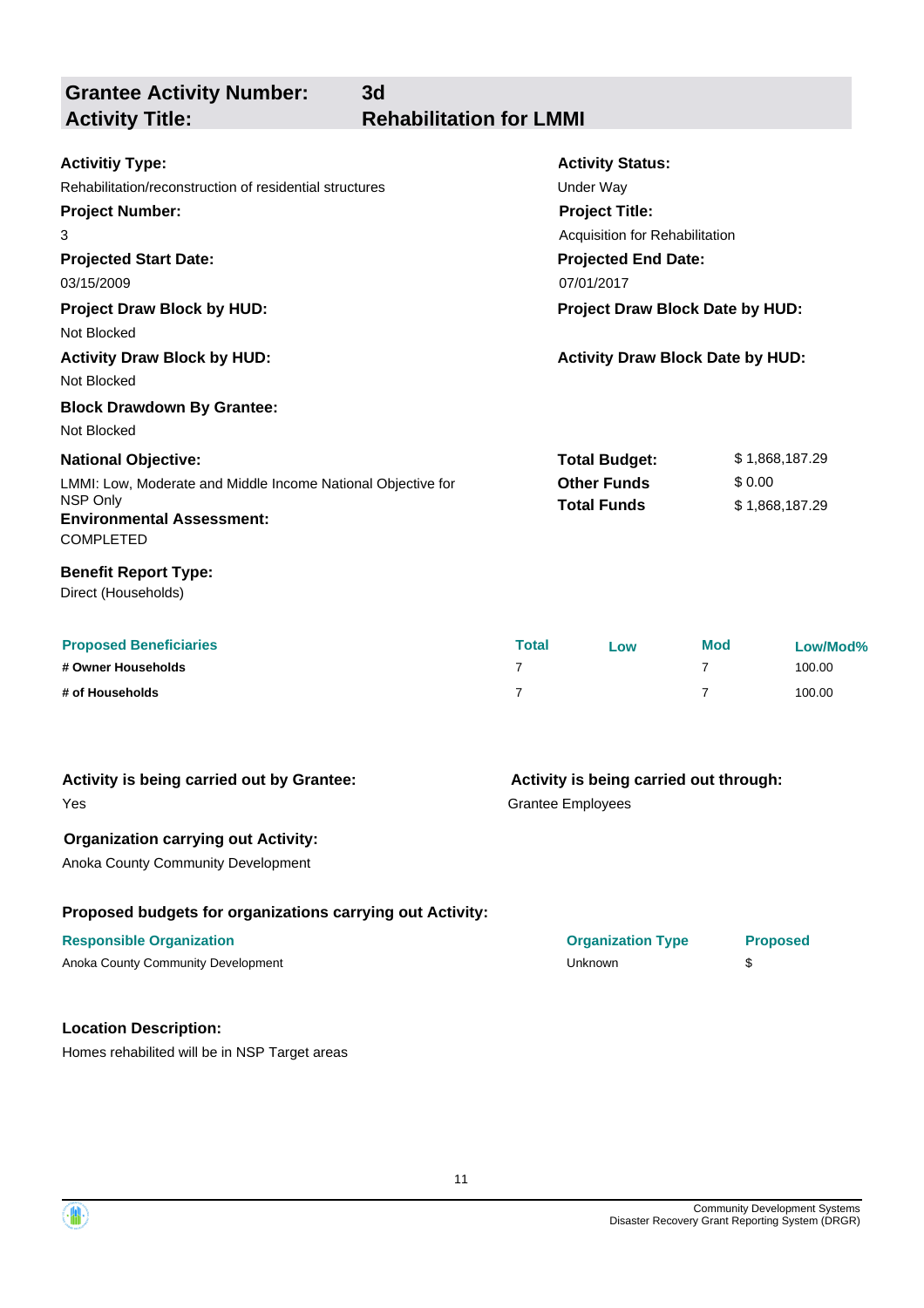## **Activity Description:**

rehabilitation will occur on units purchased and in need of repairs in order to be brought back to habitable standards.

# **Project # / Title: 4 / Demolition**

| <b>Grantee Activity Number:</b>                                          | 4a                         |                                          |              |  |
|--------------------------------------------------------------------------|----------------------------|------------------------------------------|--------------|--|
| <b>Activity Title:</b>                                                   | <b>Demolition of Units</b> |                                          |              |  |
| <b>Activitiy Type:</b>                                                   |                            | <b>Activity Status:</b>                  |              |  |
| <b>Clearance and Demolition</b>                                          |                            | Completed                                |              |  |
| <b>Project Number:</b>                                                   |                            | <b>Project Title:</b>                    |              |  |
| 4                                                                        |                            | Demolition                               |              |  |
| <b>Projected Start Date:</b>                                             |                            | <b>Projected End Date:</b>               |              |  |
| 03/15/2009                                                               |                            | 07/01/2014                               |              |  |
| <b>Project Draw Block by HUD:</b>                                        |                            | Project Draw Block Date by HUD:          |              |  |
| Not Blocked                                                              |                            |                                          |              |  |
| <b>Activity Draw Block by HUD:</b>                                       |                            | <b>Activity Draw Block Date by HUD:</b>  |              |  |
| Not Blocked                                                              |                            |                                          |              |  |
| <b>Block Drawdown By Grantee:</b>                                        |                            |                                          |              |  |
| Not Blocked                                                              |                            |                                          |              |  |
| <b>National Objective:</b>                                               |                            | <b>Total Budget:</b>                     | \$372,240.88 |  |
| LMMI: Low, Moderate and Middle Income National Objective for<br>NSP Only |                            | <b>Other Funds</b><br><b>Total Funds</b> | \$0.00       |  |
| <b>Environmental Assessment:</b>                                         |                            |                                          | \$372,240.88 |  |
| <b>Benefit Report Type:</b><br>NA.                                       |                            |                                          |              |  |
| <b>Proposed Accomplishments</b>                                          |                            | <b>Total</b>                             |              |  |
| # of Singlefamily Units                                                  |                            | 6                                        |              |  |
| # of Housing Units                                                       |                            | 6                                        |              |  |
| # of Properties                                                          |                            | 6                                        |              |  |



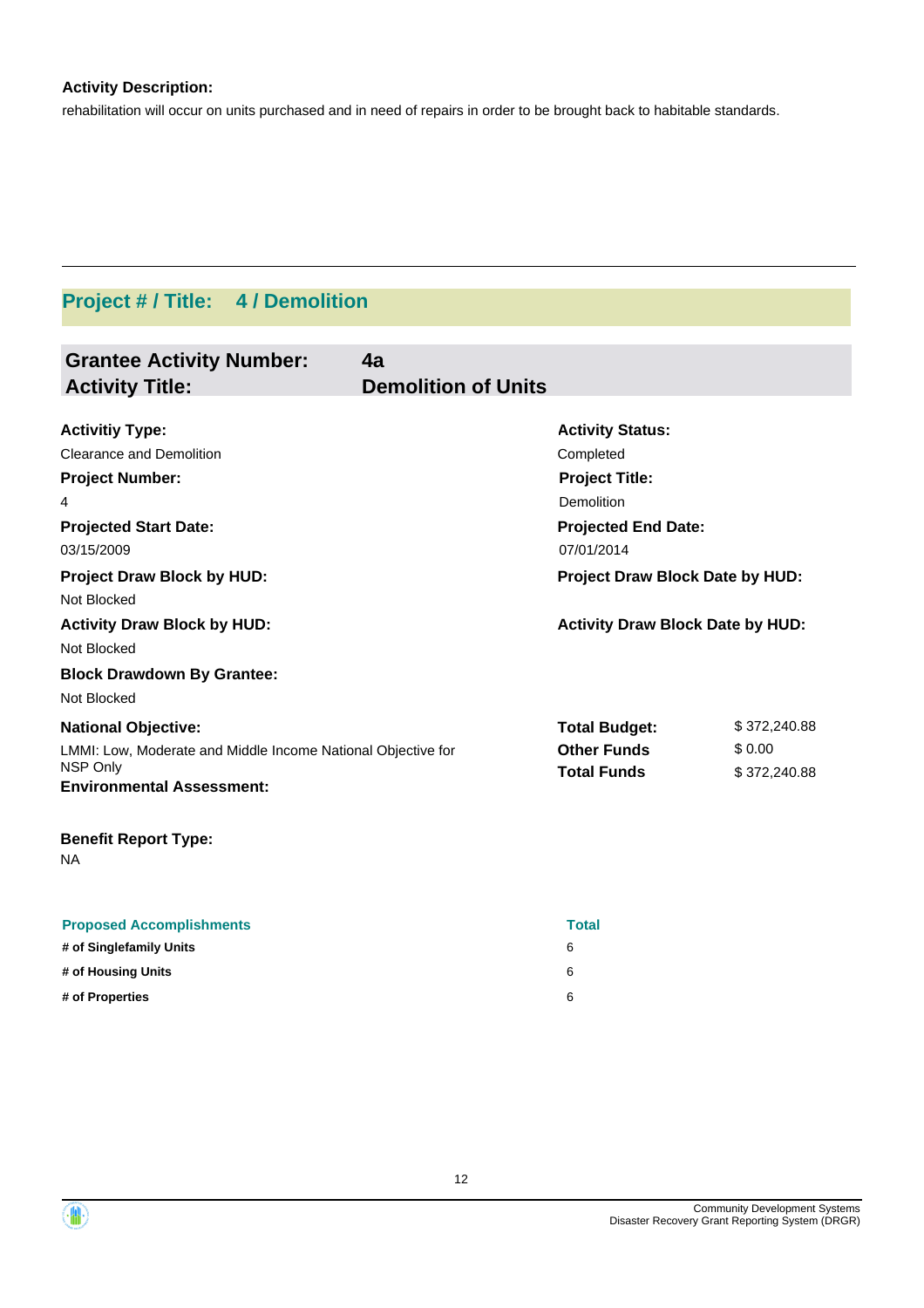#### **Activity is being carried out by Grantee:**

No

#### **Organization carrying out Activity:**

Anoka County Community Development

#### **Proposed budgets for organizations carrying out Activity:**

**Responsible Organization Organization Type Proposed** Anoka County Community Development **Anoka County Community Development** County Community Development County County

#### **Location Description:**

NSP Target Areas in Columbia Heights, Fridley and City of Anoka

#### **Activity Description:**

Anoka county will use these funds to purchase units that will be demolished due to blight and issues that are unsafe to the unit and surrounding residents.

After discussions with HUD, it was found that Anoka County had duplicated its DRGR reporting efforts and mislabled an activity in the system from inception. Anoka County purchases properties for the removal of blighted single family homes. The intent is to remove a unit that is no longer habital due to mold, asbestos, and other health, safety or public issues. The future use of the lot will remain a single family plat and the construction of the unit on that lot will also be a single family unit. We are not consolidating lots to build a structure outside the origial foot print, therefore the labeling of this activity should have remained as Acquisition/Rehabiltiation. All sites that benefited from the draws agaisnt this activitiy will be reported as housing accomplishments in Activity 3D.

## **Action Plan Comments:**

| <b>MARIA</b> | following approval of DRGR entries (on worksheet) on 16 July 09, I forgot to ask AC to change its status to<br>"submitted-awaiting review." This was done by AC on 31 July 09. HUD review reveals no changes from that<br>approved on the 16th. Thus, approval in DRGR on 3 Aug 09. |
|--------------|-------------------------------------------------------------------------------------------------------------------------------------------------------------------------------------------------------------------------------------------------------------------------------------|
| <b>MARIA</b> | Review of amendment #1 completed 29 June 2010. The budget transfers have no adverse impact on the<br>min/max dollar thresholds. The transfers are subsequent to CP process. Recommend approval of amendment<br>on this date. MEPaulson 30 June 2010                                 |
| Reviewer -   | Approved as a temporary amendment so the County can submit the QPR. Additional revisions will be submitted<br>after QPR. Reviewed and approved by Ben Osborn.                                                                                                                       |
| Reviewer -   | The submission of this action plan includes Activity budgets that do not anticipate additional program income.<br>The Grantee may need to submit future Action Plan changes to reflect additional Program Income earned. CD<br>2/28/2012                                            |

JS 7/24/2012 FO staff met this week with the grantee who asked for a quick review so as to enable the grantee to submit the QPR on time. The CPD Rep is out of the office at this time, and I lack some records of her prior comments to the grantee. I recognize that there is some missing data. For example, Activities 2a, 3b, and 3c have no proposed accomplishments, but have actual accomplishments. This needs to be revised as soon as possible. Reviewer -



13